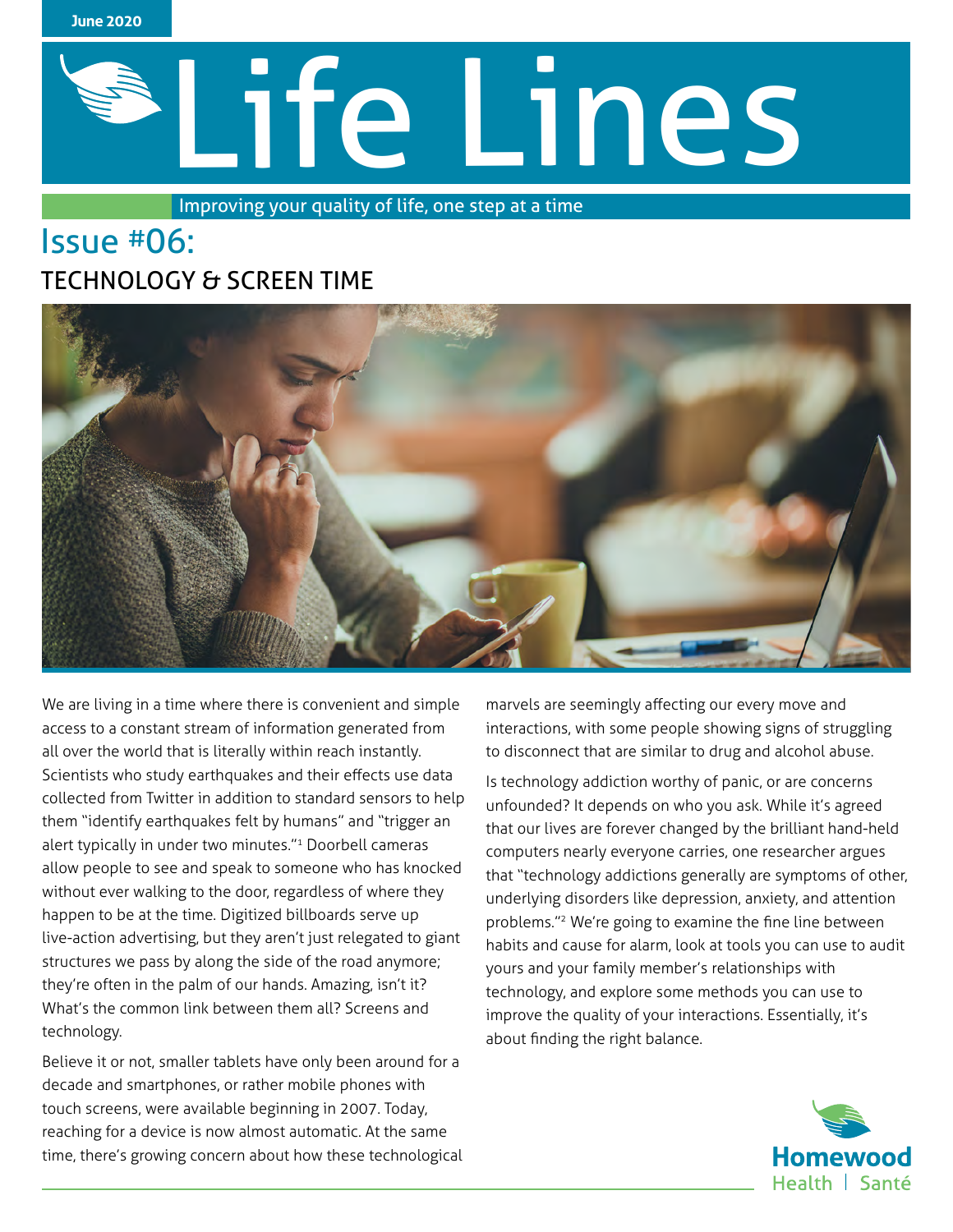### **Before and after 2010**

Apparently, as a species, humans had better concentration, focus, and longer attention spans before 2010. Time Magazine famously published a story in 2015 congratulating readers on being able to make it to the end of a 220-word article. While it would only take about a minute to read, at that time a study purported that people's attention spans had dropped by four seconds in five years, which was "now...a shorter attention span than a goldfish."<sup>3</sup> Incidentally, that study also revealed some interesting observations:<sup>4</sup>

- People who use screens a lot have a hard time filtering out distractions.
- Our attention spans are evolving to become shorter because of the influence of mobile devices and ready Internet access.
- Just over ¾ of young adults (18-24) look at their phones when they have nothing to do. By comparison, only 10% of people over age 65 do the same.

Fast forward to 2020, and we're even more conditioned to stay connected to our screens. Whether it's because we're glued to online shopping, or worried that we'd miss out on something important, also known as FOMO (fear of missing out), on average, we check our smartphones every 12 minutes.<sup>5</sup> Still, while devices may not be getting any less expensive, service providers have introduced more flexibility by integrating the cost of the technology with a wider variety of plans to meet people's needs. Manufacturers also do what they can to ensure people feel they should upgrade their devices frequently. Alarmingly though, it's created interesting playground conversation where tweens, age 9-12, chatter eagerly anticipating a new rite of passage: the age they will get their first phone – that is, if they don't have one already.

Screens are here to stay. They're hard to avoid. In 2019, YouTube shared a startling statistic: more than 500 hours of new content is uploaded each minute. Doing the math, that equates to over 82 years of video each day being consumed on T.V. screens, computers and mobile phones.<sup>6</sup> Live streaming is also on the rise. When you think about it, there's so much available content that you could do nothing else but watch it and still not catch up.

### **How much is too much?**

Unfortunately, the way screens are so ingrained in our lives is having a significant effect on our physical, mental, and even our financial health. With everything so accessible, delayed gratification has nearly disappeared. You can probably think of someone you know whose screen time has gone past what might be described as a bad habit and is verging on addiction. They may have even expressed their use in those terms. The reality is that when technology usage is starting to interfere with the activities of daily life, it's a problem.

Similar to drug or alcohol addiction, screen addiction changes brain structure and makes it more difficult for people to remember details, pay attention, participate in planning and prioritize tasks.<sup>7</sup> People can become lost in what they are doing on their devices to the point where they lose sleep, develop unhealthy eating habits, and end up with little to no physical activity in a day. Psychologically, they can be so engrossed in consuming content that they don't see how damaging it can be. Viewing can trigger anxiety and become a contributing symptom of depression. People can be more vulnerable to harmful or toxic interactions with both people they know and people they aspire to know – like celebrities, or even strangers. Technology addiction can be further broken down into categories such as Internet addiction and Internet gaming disorders. Additionally, persons with technology addiction are more likely to exhibit symptoms of Body Dysmorphia.

While it's challenging to gauge numbers for adults, the Canadian Pediatric Society has recognized the effect that screen time has on children's development and mental health. They've established screen time guidelines to help parents determine what's appropriate for children from ages 1 to 19, identifying both benefits and risks of different kinds of content:

- For children under two years old, screen time is not recommended.
- For children two to five years old, screen time should be limited to less than one hour a day.
- For children older than five, they recommend limiting screen time to less than two hours a day.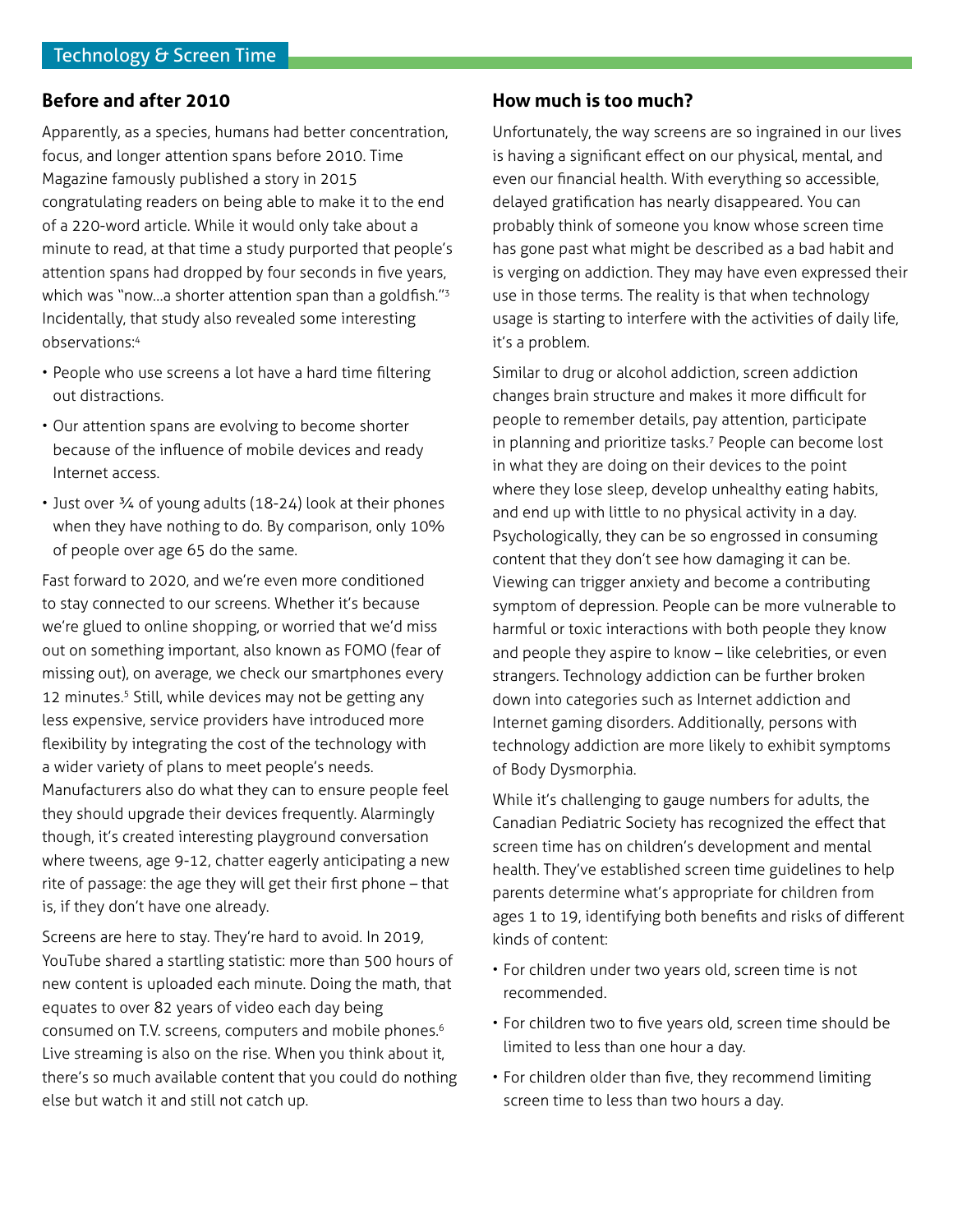### Technology & Screen Time

- Teens are better able to cope with the effect of more screen time, but there are also nuances that parents should be aware of.
- Teens can be both positively and negatively influenced by social media and can experience deep friendships online, but also be subject to bullying.
- Inquisitiveness and relatively easy access to adult-themed content on the Internet often exposes teens to pornography and can create socialization problems related to self-worth, body image, and social interactions.

The general advice encourages parents to distinguish between content that is age and subject appropriate and prioritize academic sites or platforms, enhancing knowledge, literacy or cooperative skills, rather than allow free recreational screen time. Further, the study recognizes that parental and family interaction can affect how well children are able to respond to screen time they receive and that things will continue to evolve based on the child and the popularity of content itself. For school-age children, the recommendations recognize that it may not be realistic to expect no screen time as a response, but instead enforce stricter limits of perhaps one hour per day if parents have cause for concern.

Remember that kids and teens existed before the ages of smartphones and tablets and survived shopping trips and long car rides without tuning into screens: they simply looked around and observed the world around them firsthand.

### **What's included when we talk about screen time?**

Watching T.V. or movies, working on a computer, using a tablet or smartphone, playing video games through a variety of devices are all contributing to the amount of time we spend interacting with screens. In fact, for many of us, our lives flip seamlessly throughout the day between many screens without us even realizing it.

Awareness is also at the heart of what's being termed as "secondhand screen time," where the actions and behaviours demonstrated by parents and caregivers as they use their devices are affecting children and, in turn, influencing their understanding of what normal technology usage is. The problem is that they are observing adult models that aren't age-appropriate when it comes to what is being accessed and for how long.<sup>8</sup>

### **Conducting a technology-use audit**

Part of the challenge with determining how much screen time is too much and being able to respond with a reduction in usage is that we don't necessarily have good self-awareness about how much we use this technology each day. We're also being influenced by manufacturers and developers who are purposefully creating scenarios to increase usage to meet their business objectives. And physiologically, using technology does trigger dopamine to be released, which keeps our brains trained to come back for more. Some companies have recognized that they need to improve awareness around technology usage, and they are demonstrating responsibility with respect to try to help people moderate the use of their products.<sup>9</sup>

Tools such as Apple's Screen Time and Google are built into the devices that you can use to bring transparency to what your own screen time looks like. There are even ways to apply restrictions to the device or limit access to individual applications within the settings. Seeing these reports can give you a real sense of whether you could call yourself a frequent user or whether your usage is cause for alarm because it is consuming so much of your time each day. It can be shocking to see a breakdown of how much time you spent on your device each day. The reports can show the number of times you've picked it up, how many notifications you received that may have alerted you of something, what kinds of activities you completed based on categories such as social media, gaming, productivity, and even health and fitness.

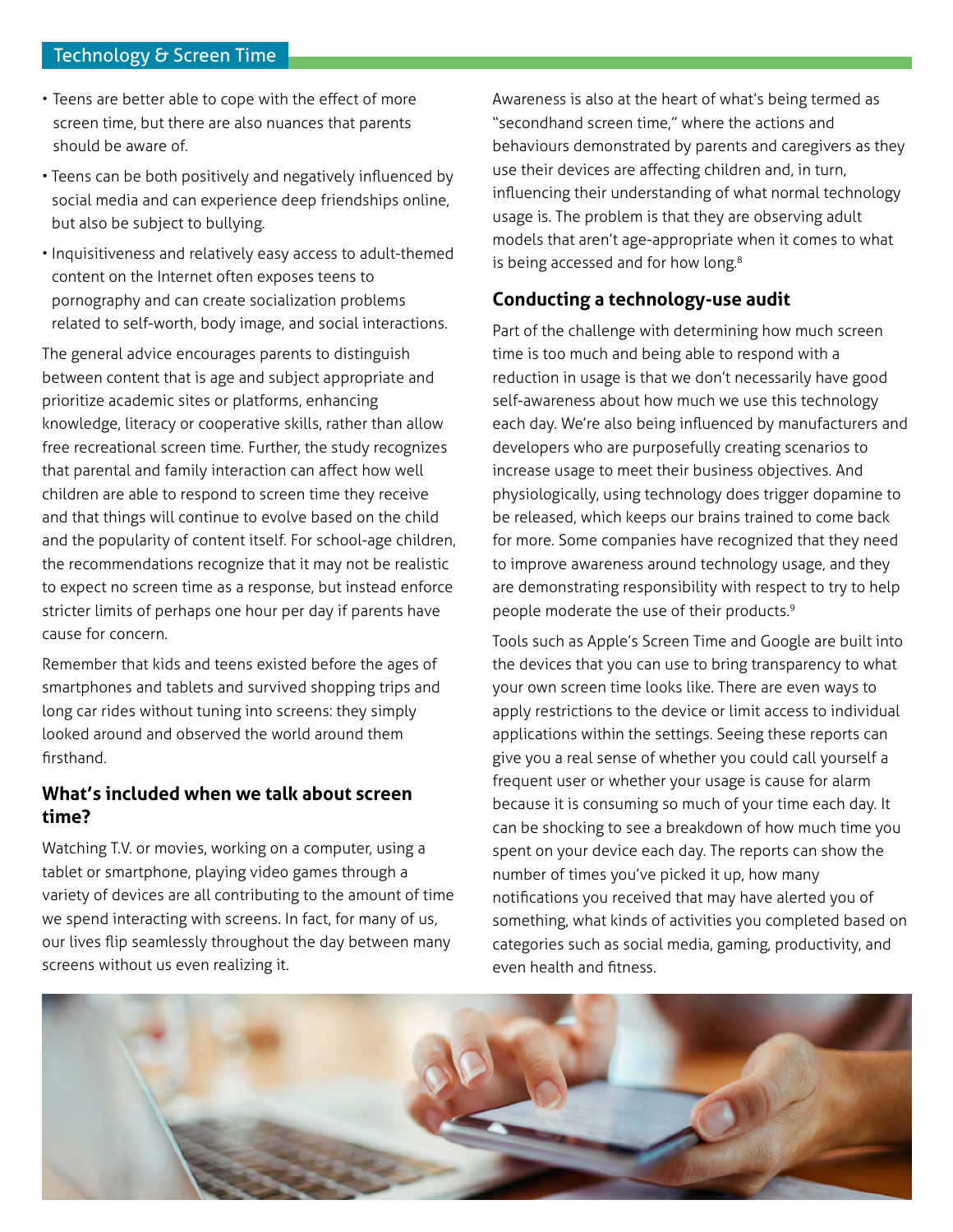### Technology & Screen Time

Again, the notion of screen time extends to T.V. viewing too. Keep a log of what you watch on-demand. Streaming services have made it easy to get instant gratification by releasing full seasons of programs all at once. We don't necessarily need to wait a week to view the next episode of an ongoing story because we can binge watch it.

Once you have had the chance to see how much screen time you accumulate, you can reflect on the repercussions and how the time is affecting your life. You may want to consider responses to questions that allow you to contemplate your relationship with technology and generate some interesting discussions:

- 1. How has the amount of time you spend using technology impacted your relationships?
- 2. How have your spending habits changed?
- 3. In what ways are you using technology as a distraction to avoid dealing with something difficult in your life?
- 4. Be honest about whether or not you are still on track to complete milestones for any personal goals you have formally or informally set for yourself.
- 5. What kind of physical, emotional, social or financial fulfillment are you getting from your technologicallybased activities? Are these healthy?
- 6. How does your relationship with technology help you live your best life?
- 7. What would you choose to do if you replaced one hour of screen time with any non-technologically related activity?
- 8. How would your days be different if you didn't use technology?
- 9. When was the last time you read a book not on a screen or listening to an audiobook?
- 10. What do you like about your use of technology?

### **Confronting the elephant in the room**

Many people aren't happy with what a technology audit reveals; how all-consuming screens can be and how much it is affecting their lives or the lives of people they care about. They may discover deeper issues, such as Internet addiction, gaming addiction and social media addiction, or have generalized concerns about how their activities are affecting their physical and mental health. The question of whether technology is fundamentally changing our brain structure is complicated because we see that language and conversation skills, the ability to interact and collaborate with other people, and confidence, can all suffer.

Currently, researchers haven't found enough evidence to give full support to that theory. It's more of a case of technology use affecting "cognitive performance."10 There's a bit of irony in the fact that, despite how technology has expanded many people's worlds, at the same time, it has constricted others'. Many people struggle to interpret non-verbal communications in social settings. Findings reported in many studies, especially concerning the effect on children and teens, are sounding the alarm and warning of the seriousness of what is becoming "a public health issue."<sup>11</sup>

Nature Canada's report showed:12

- 87% of pre-school children and 85% of school-aged children do not meet the guidelines for adequate sleep, physical activity and limits on screen time;
- Students in grades 7 to 12 are spending up to 7 hours a day on screens, more than three and a half times the recommended limit of 2 hours per day;
- Higher durations of screen time were linked with poorer behavioural conduct and lower self-esteem;
- Adolescents who spend more time on social media and smartphones are more likely to report mental health issues such as anxiety and depression.

While spending too much time interacting purely through technological means can be detrimental, like anything else, it's not all bad. There are also some people whose lives have been affected quite positively through the use of technology. They've experienced increased confidence and found that they have been able to thrive and have positive and highly gratifying social interactions by joining online communities. We're not talking about online dating. There are incredibly complex online communities that work out social-political structure, order, and collaboration within gaming communities, for example. While most people would be alarmed at the degree of personal disclosure and trust often seen here, people from all over the world join teams to play within a community that has developed a set of shared beliefs, rules and objectives. It's also reflected in the use of apps such as "Be My Eyes" which recruits sighted volunteers with visually-impaired people or those who have experienced total vision loss, to help them through smartphones when they are in need.